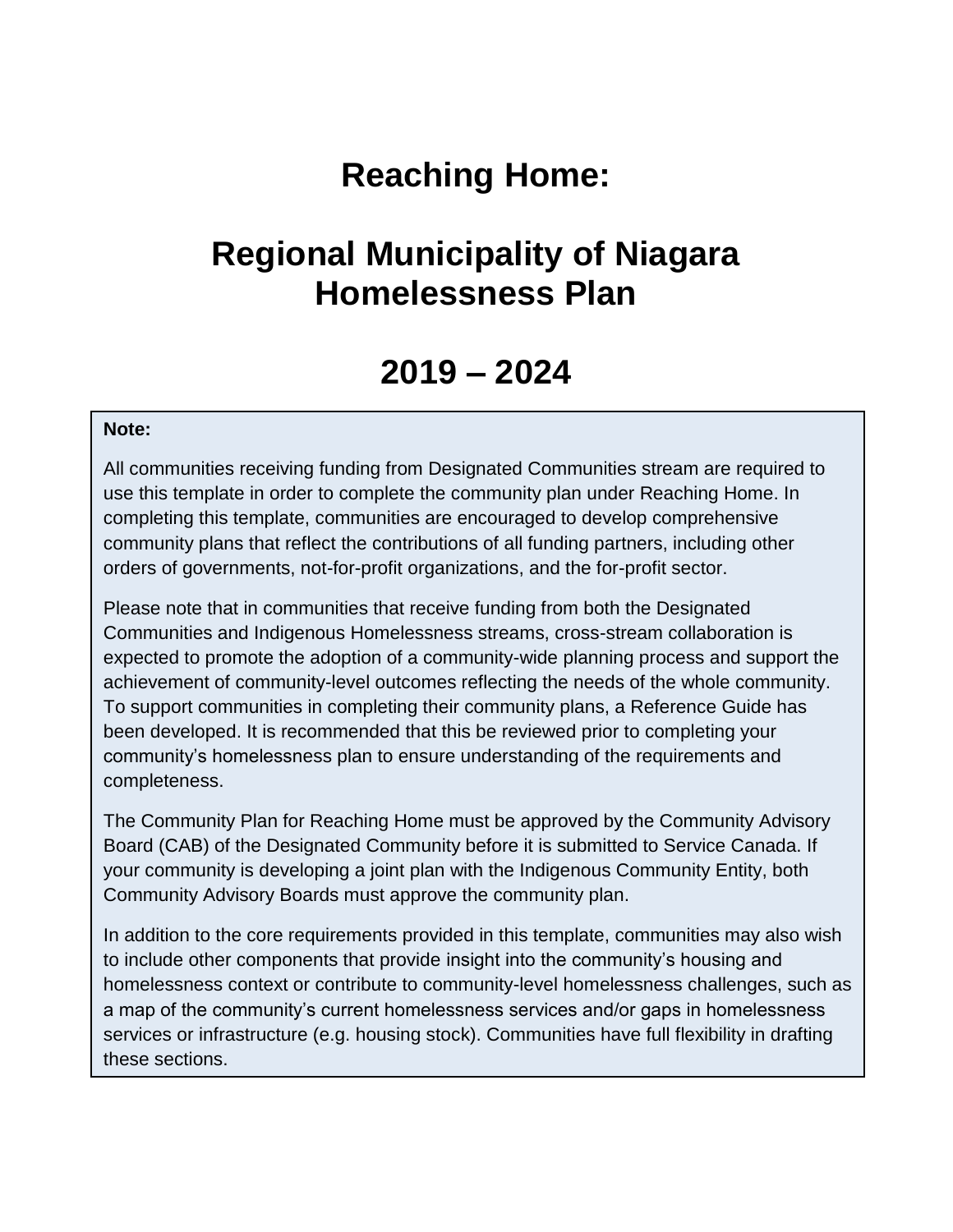## **Table of Contents**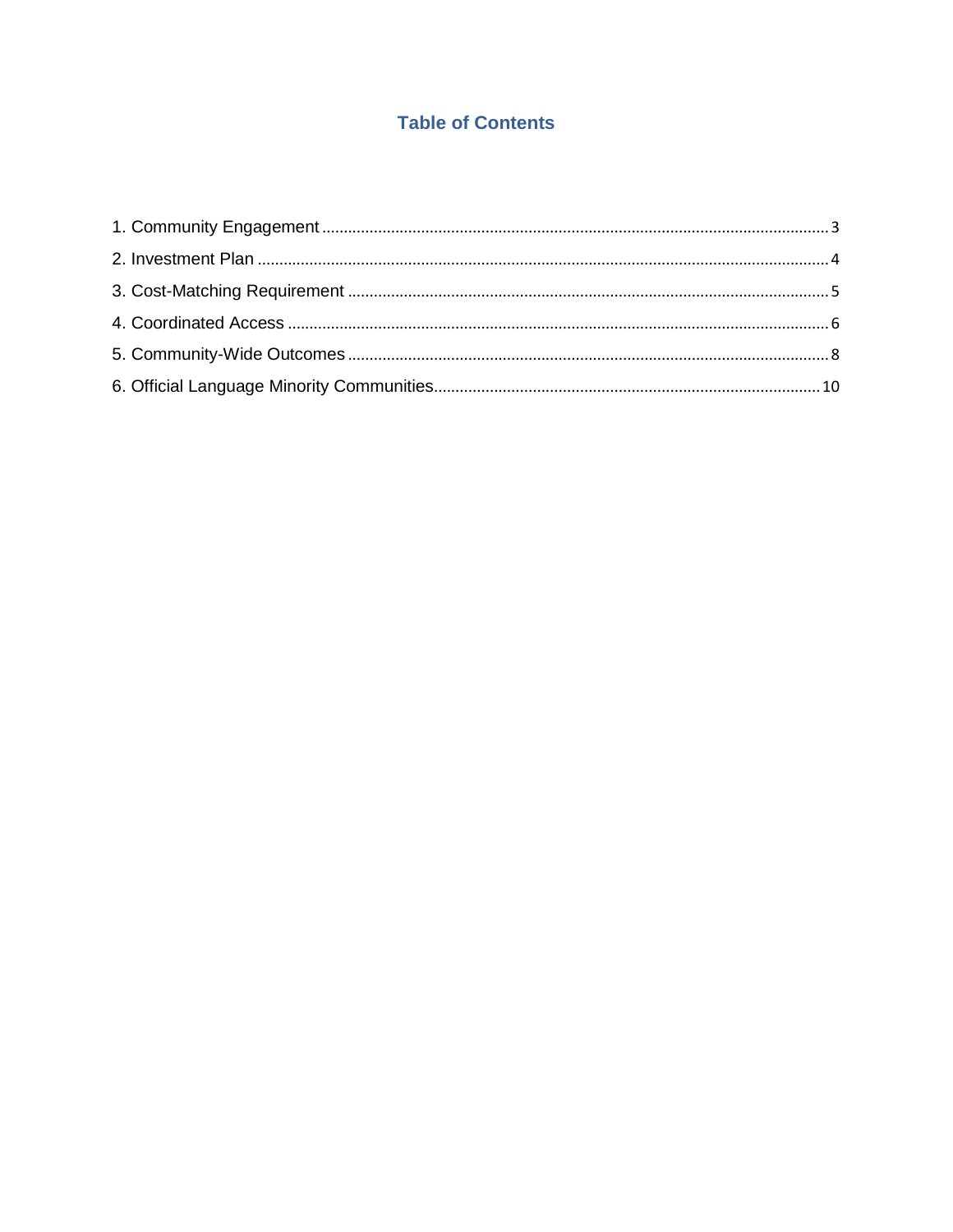## <span id="page-2-0"></span>**1. Community Engagement**

 $\overline{\phantom{a}}$ 

*Please identify the steps taken to engage your community stakeholders in developing this plan. 1*

The engagement process for Reaching Home leveraged the engagement process for conducting the Five-Year review of Niagara's 10-Year Housing and Homelessness Action Plan. Staff conducted the review process throughout 2018 and the first half of 2019.

The review collected data and other information through engagement with:

- The *A Home For All* Task Force and its related community-led working groups, including the lived experience advisory
- Community organizations providing services as part of Niagara's homeless serving system
- Non-Profit Housing Providers and Co-operative Providers
- Other community groups, including the Niagara Poverty Reduction Network (NPRN), and the Age Friendly Niagara Network
- Indigenous Community and Providers through the Niagara Aboriginal Working Group on Homelessness (NAWG)
- Independent consultants, including Whitesell and Company Inc., and the Canadian Centre for Economic Analysis (CANCEA)
- Municipalities through municipal planners and municipal affordable housing action plan working groups
- Staff from Planning and Development Services, Community Services, Finance, and Niagara Regional Housing

The engagement of older adults was conducted through two sessions supported by the Age Friendly Niagara Network on February 13<sup>th</sup> and March 14<sup>th</sup>, 2019.

The engagement with the Indigenous Community was conducted as part of an Indigenous-led event on February 15<sup>th</sup>, 2019. The final content for the review based on the discussion at that event was provided to staff by NAWG in September 2019.

 $1$  Engagement with local Indigenous organizations, and the Indigenous Community Entity and Community Advisory Board (if applicable) is expected in the development of this community plan.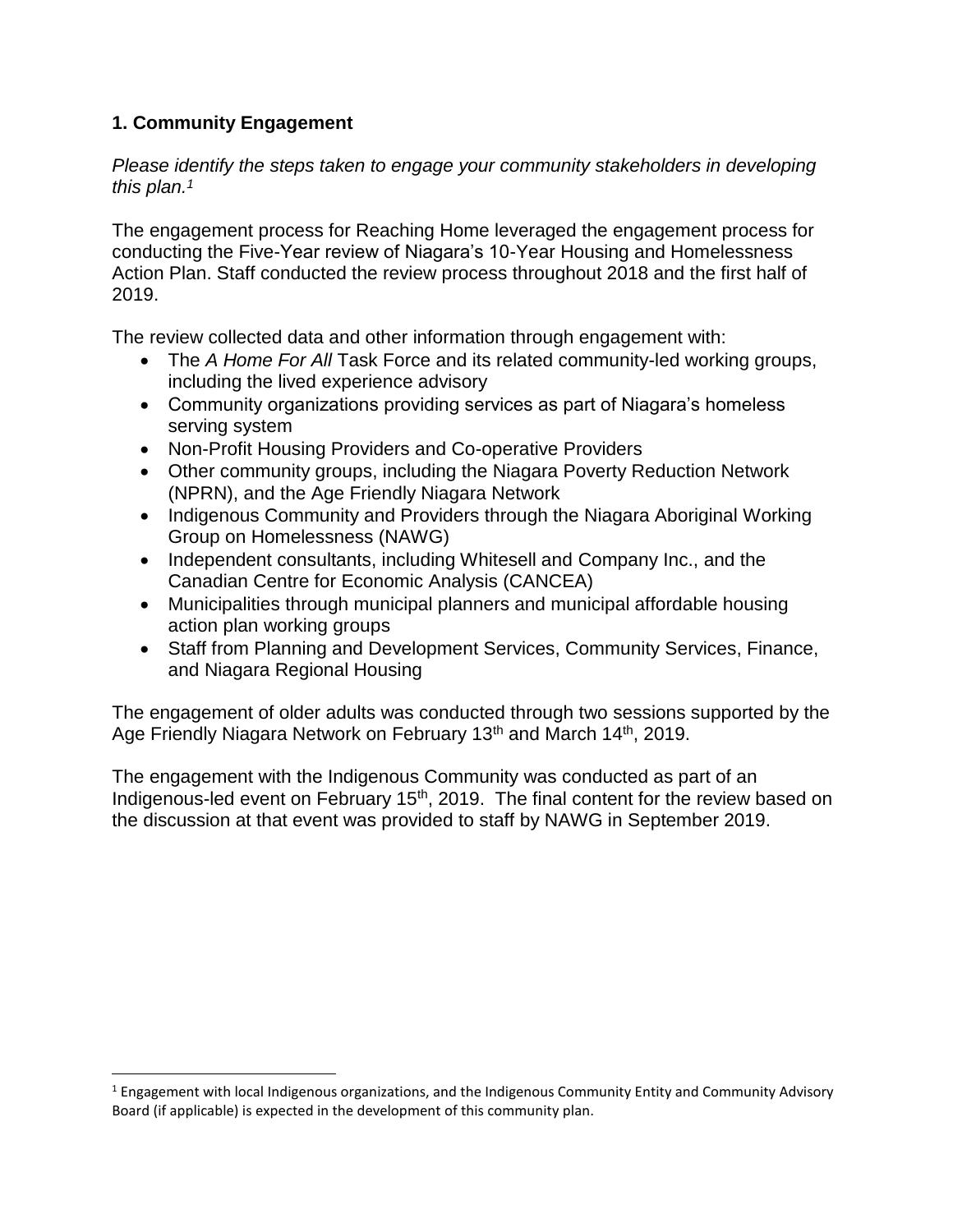### <span id="page-3-0"></span>**2. Investment Plan**

*In the table below, please outline your planned allocation of Reaching Home funding from 2019-24 by investment area. Please note that it is acceptable that your community's funding priorities change over time. This investment plan is to demonstrate that your community has a vision moving forward for the allocation of Reaching Home funding. An example has been included in the Community Plan Reference Guide.* 

#### **Annual Allocations:**

**2019-2020:** \$958,596 **2020-2021:** \$941,096 **2021-2022:** \$1,113,488 **2022-2023:** \$1,106,358 **2023-2024:** \$1,106,358

|                                                                          | 2019-20 | 2020-21 | 2021-22 | 2022-23 | 2023-24 |
|--------------------------------------------------------------------------|---------|---------|---------|---------|---------|
| <b>Housing Services</b>                                                  | 37%     | 38%     | 39%     | 39%     | 39%     |
| <b>Prevention and shelter</b><br>diversion                               | $0\%$   | $0\%$   | $0\%$   | $0\%$   | 0%      |
| <b>Support Services</b>                                                  | 37%     | 38%     | 39%     | 39%     | 39%     |
| <b>Capital Investments</b>                                               |         |         |         |         |         |
| <b>Coordination of</b><br><b>Resources and Data</b><br><b>Collection</b> | 11%     | 9%      | 7%      | 7%      | 7%      |
| <b>Administration</b>                                                    | 15%     | 15%     | 15%     | 15%     | 15%     |
| <b>TOTAL</b>                                                             | 100%    | 100%    | 100%    | 100%    | 100%    |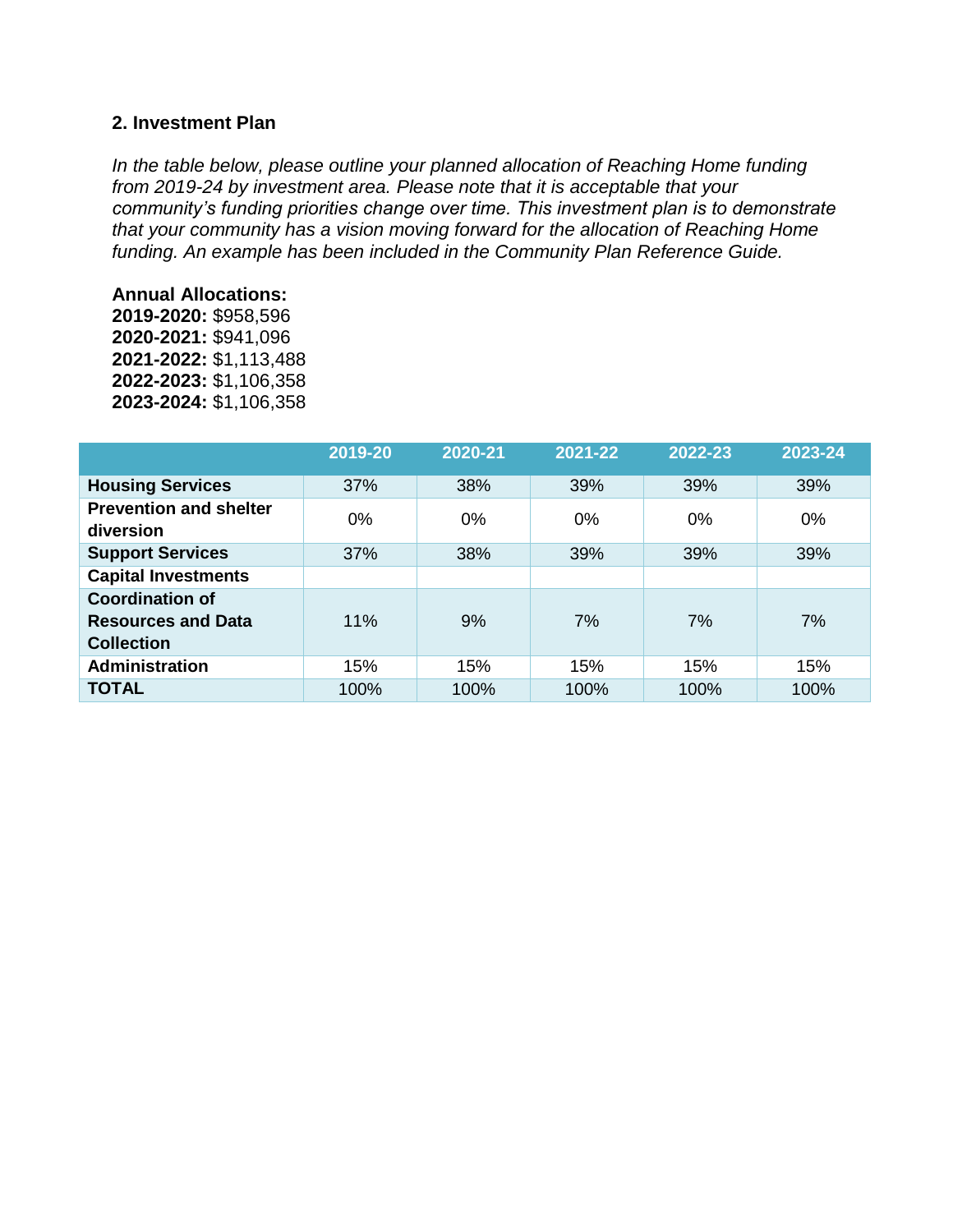## <span id="page-4-0"></span>**3. Cost-Matching Requirement**

*In the table below, please outline all funding for homelessness initiatives your community plans to receive from external partners from 2019 to 2024. Please do not report Community Capacity and Innovation funding in the table. An example has been included in the Community Plan Reference Guide.* 

| <b>Projected Funding towards Homelessness Initiatives</b>    |             |              |              |              |              |              |  |  |  |
|--------------------------------------------------------------|-------------|--------------|--------------|--------------|--------------|--------------|--|--|--|
| <b>Funder</b>                                                | 2019-20     | 2020-21      | 2021-22      | 2022-23      | 2023-24      | 2019-24      |  |  |  |
| <b>Ministry of</b><br>Housing $-$<br><b>CHPI</b>             | \$7,536,433 | \$7,847,786  | \$7,847,786  | \$7,847,786  | \$7,847,786  | \$38,927,577 |  |  |  |
| <b>Ministry of</b><br>Housing $-$<br><b>Home For</b><br>Good | \$750,490   | \$750,490    | \$750,490    | \$750,490    | \$750,490    | \$3,752,450  |  |  |  |
| Regional<br><b>Municipality</b><br>of Niagara                | \$1,703,561 | \$1,737,632  | \$1,772,385  | \$1,807,833  | \$1,843,989  | \$8,865,400  |  |  |  |
| <b>TOTAL</b>                                                 | \$9,990,484 | \$10,335,908 | \$10,370,661 | \$10,406,109 | \$10,442,265 | \$51,545,427 |  |  |  |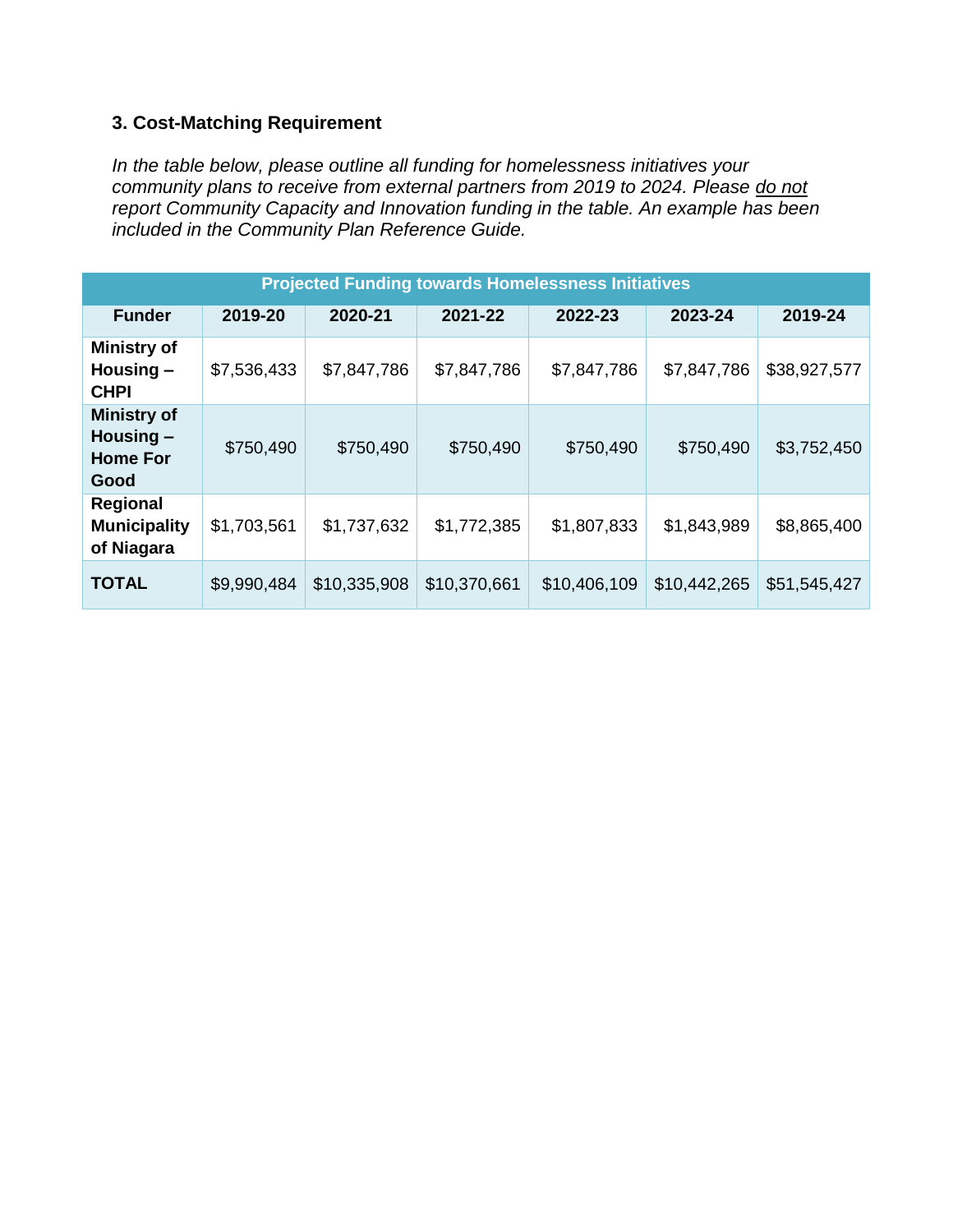## <span id="page-5-0"></span>**4. Coordinated Access**

*Please discuss the steps you will take to implement a coordinated access system in your community. If your community has a coordinated access system in place, please describe how it presently functions.* 

Niagara Region does not currently have a coordinated access system in place, but will develop a coordinated access system that covers all of the region's geographic area through the following steps and actions.

- 1. A Coordinated Access Program Analyst was hired in July 2019 to lead several initiatives related to coordinated access, including implementation and maintenance support as per the governance requirements in the directives.
- 2. Training and support for agency use of HIFIS 4 is underway, with an ambitious target to fully implement and integrate HIFIS by March 2020.
- 3. The Coordinated Access Lead is scheduling community roadshows with partners across the homelessness system to provide information on coordinated access, what this means for their operations, and how they can provide input into the development of coordinated access over the next few years.
- 4. The Coordinated Access Lead and HIFIS Lead will attend the HIFIS Ontario Regional Workshop in October 2019 to learn more about how HIFIS 4 can support coordinated access implementation and other associated linkages.
- 5. In July 2019, Niagara Region was accepted as a participating community in the Built for Zero Canada (BFZ-C) 2019/2020 Collaborative. Niagara Region will receive support to work toward a "Quality" By-Name List and Priority List - key tools in achieving and operationalizing coordinated access.
- 6. In Fall 2019, Niagara Region will build an appropriate governance operating model to exercise proper leadership for the planning, implementation, and ongoing management of the Coordinated Access System. Niagara Region is currently identified as the lead organization to manage the implementation and operationalization of coordinated access, but internal working groups and steering committee (mentioned below) will liaise with the local team on any further governance needs, implementation, and operationalization.
- 7. In Fall 2019, Niagara Region will establish a HIFIS Working Group to continue the implementation of HIFIS 4, a Coordinated Access Working Group to implement a By-Name List and Coordinated Access, and a Steering Committee with regional senior leadership. Many of the same members will participate in both Working Groups to ensure alignment. These groups will also develop policies and procedures outlining how Coordinated Access operates.
- 8. In Fall 2019, Niagara Region will create and lead a local team of community stakeholders, including Indigenous community representation and representation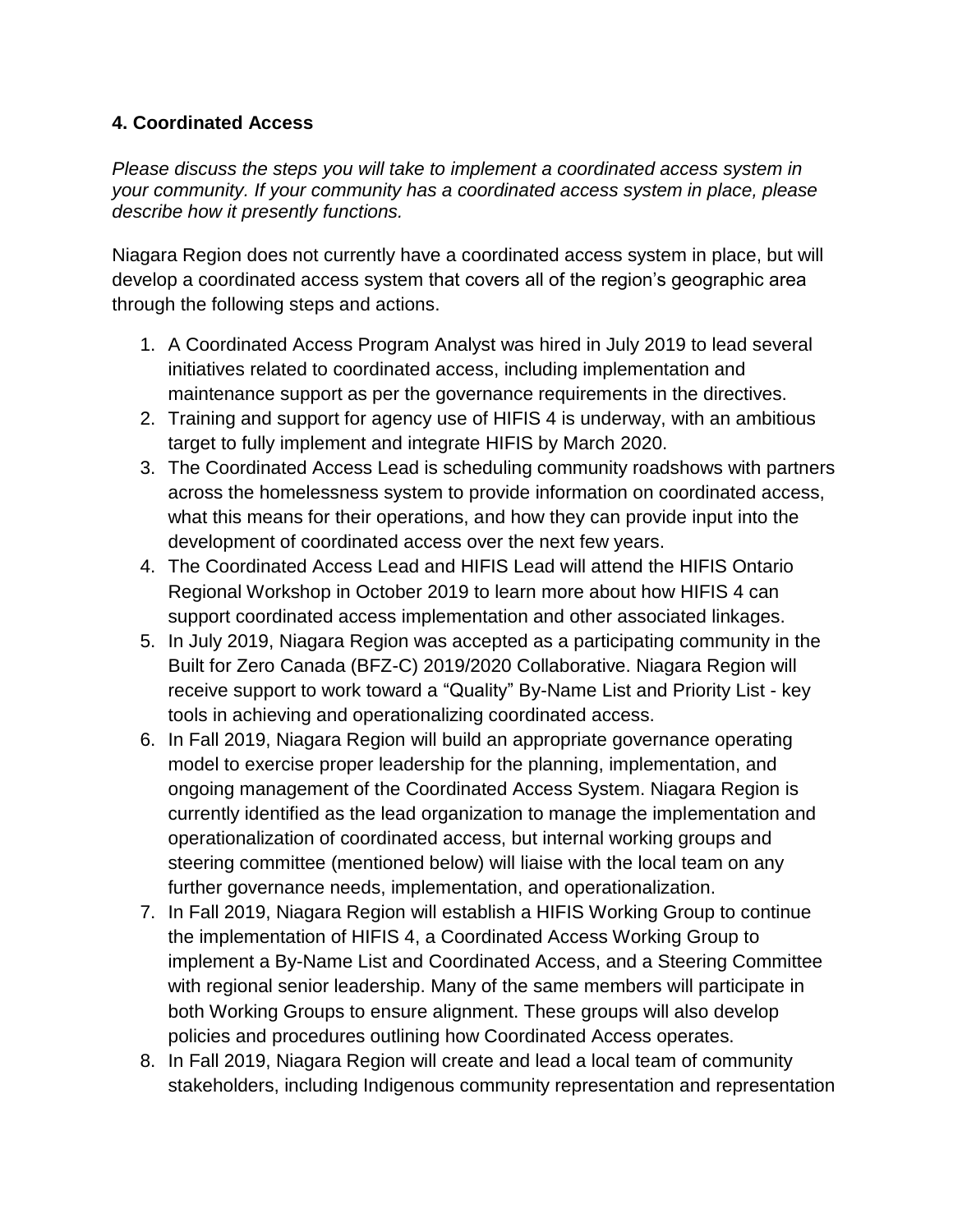from municipalities across the region, to liaise with relevant sectors on the development of coordinated access and provide advice to internal working groups. This local team will also provide input on the Region's participation in the BFZ-C 2019/2020 Collaborative, including the development of Action Cycle Plans.

- 9. In Fall 2019, the Coordinated Access Lead will inform both Community Advisory Boards (CAB) of coordinated access development and identify linkages between the local team and CAB members to ensure a consistent flow of information and appropriate avenues to engage both CABs on coordinated access planning and implementation on an ongoing basis, in addition to engagement through regularly scheduled meetings.
- 10.In Fall 2019, Niagara Region will work with internal I.T. professionals that are able to assist the Homelessness Services team with the extraction of HIFIS data for the purposes of creating a By-Name List and Priority List. If I.T. support is available, the Coordinated Access and HIFIS Lead will align this work with Reaching Home's upcoming plans to create By-Name List capabilities in HIFIS, expected to be released early 2020.
- 11.In January 2020, a sub-section of the local team will attend a BFZ-C Learning Session to create an Action Cycle Plan based off the BFZ-C By-Name List scorecard. As part of BFZ-C, Niagara Region plans to work through BFZ-C's By-Name List Scorecard as a first step toward coordinated access (target of February 2020 – June 2020), before working through BFZ-C's Coordinated Access System Scorecard (target of July 2020 – December 2020). More specifically, Niagara Region will start by developing the data infrastructure and supporting policy and process to create a By-Name List that works best for the community, aligned with the Reaching Home directives.
- 12.Throughout the completion of both scorecards (target of February 2020 December 2020), the local team and both working groups will lead rapid test cycles to pilot and action various aspects of coordinated access development as per Action Cycle Plans, including a model of access that spans the geography of the region, standardized intake, consent, assessment, referral, and prioritization processes.
- 13.Starting in early 2020, both Community Advisory Boards, funded partners, and other stakeholders throughout the community will receive an Action Bulletin on a regular basis with information on current status of coordinated access implementation, next steps, how they can provide input, challenges, and successes.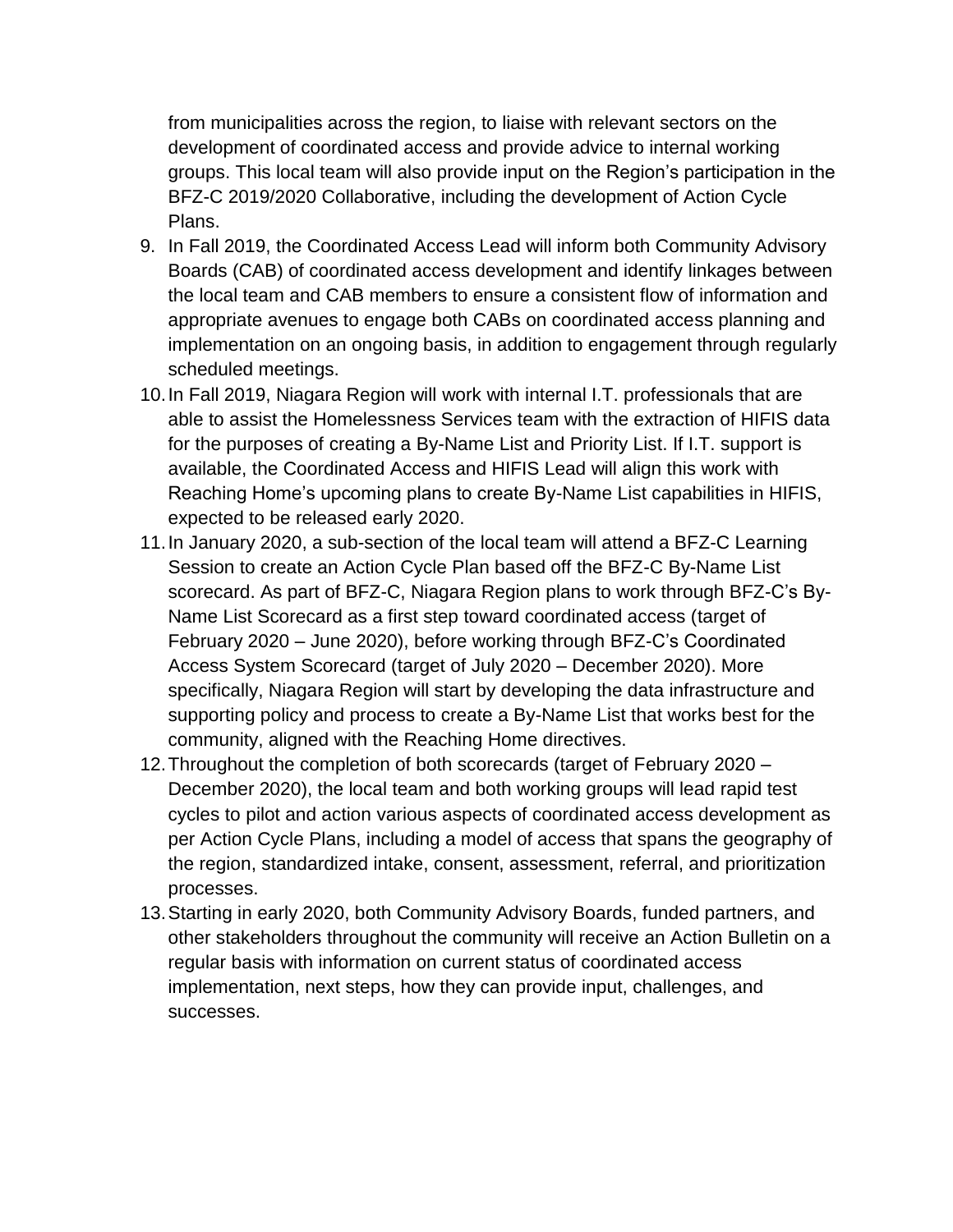## <span id="page-7-0"></span>**5. Community-Wide Outcomes**

*If you would like your community to measure progress on additional outcomes beyond the [federally mandated outcomes,](https://www.canada.ca/en/employment-social-development/programs/homelessness/directives.html#h2.3-h3.3) please identify those outcomes. Please provide your proposed indicators, targets, and methodology for each of the additional identified outcomes.* 

The mandatory community-level outcomes Niagara Region, as a Designated Community, is required to work towards are:

- Chronic homelessness in the community is reduced (specifically, a reduction of 50% in chronic homelessness by 2027/28);
- Homelessness in the community is reduced overall and for specific populations, including Indigenous homelessness;
- New inflows into homelessness are reduced; and
- Returns to homelessness are reduced.

The following twelve outcomes reflect the feedback from the community that was received through the five-year review of Niagara's 10-year housing and homelessness action plan. These outcomes will be adopted for Niagara's work on housing and homelessness for the next five years, pending Council and Ministry approval. Key performance indicators and time-bound targets to measure and track community progress related to these outcomes are in development.

- 1. Improve access to shelter and housing for those experiencing unsheltered homelessness.
- 2. Reduce the time spent in emergency shelter before successful exit.
- 3. Improve the housing situation for those exiting emergency shelter.
- 4. Reduce the time it takes for those who are at risk of homelessness to access prevention services.
- 5. Improve long-term housing stability for households at risk of homelessness.
- 6. Improve long-term housing stability for households that have graduated from housing with support programs.
- 7. Increase the supply of higher-density housing forms, including townhouse and apartments.
- 8. Increase the number of new community housing units developed, and the proportion of new community housing units that are bachelor/1-bedroom units or four or more bedroom units.
- 9. Prevent the loss of current community housing stock.
- 10.Increase the use of best practices in all funded homeless services programs.
- 11.Increase the number of new initiatives created in partnership with Indigenous, health, corrections, or child welfare systems.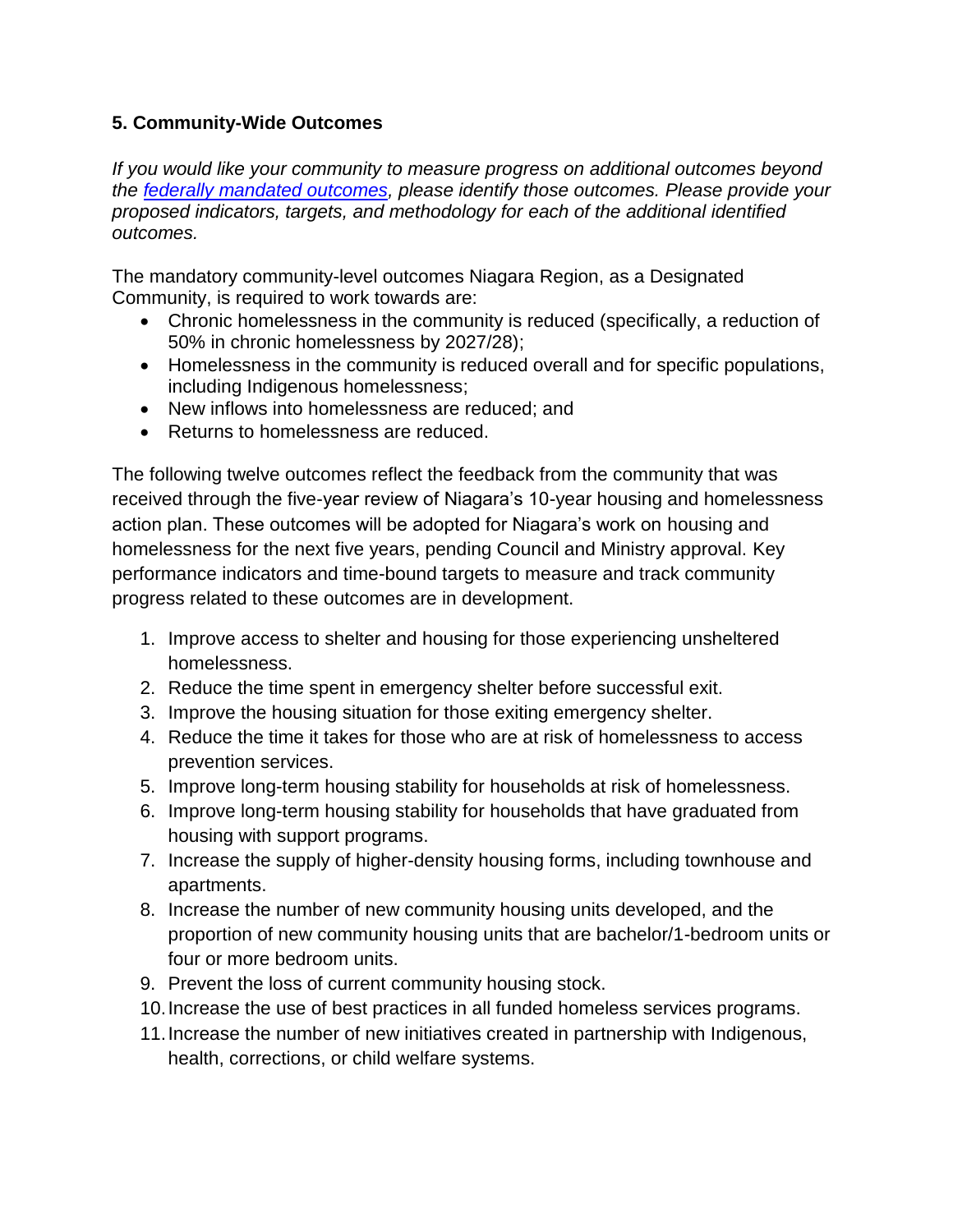12.Increase the number of policies and services revised to better serve Indigenous people, older adults, youth, women, persons with a disability, Franco-Canadians, and newcomers and refugees.

Additional community-wide outcomes may being developed as informed by the following processes:

- Homelessness Services System Review by Whitesell and Company Inc. (January 2019)
- Homelessness System Review: Development of Performance Targets by Niagara Region's Internal Control and Organization Performance Division (June 2019)
- Built for Zero Canada participation, which began August 2019
- <span id="page-8-0"></span>• Niagara Housing Statement by the Canadian Centre for Economic Analysis (CANCEA)